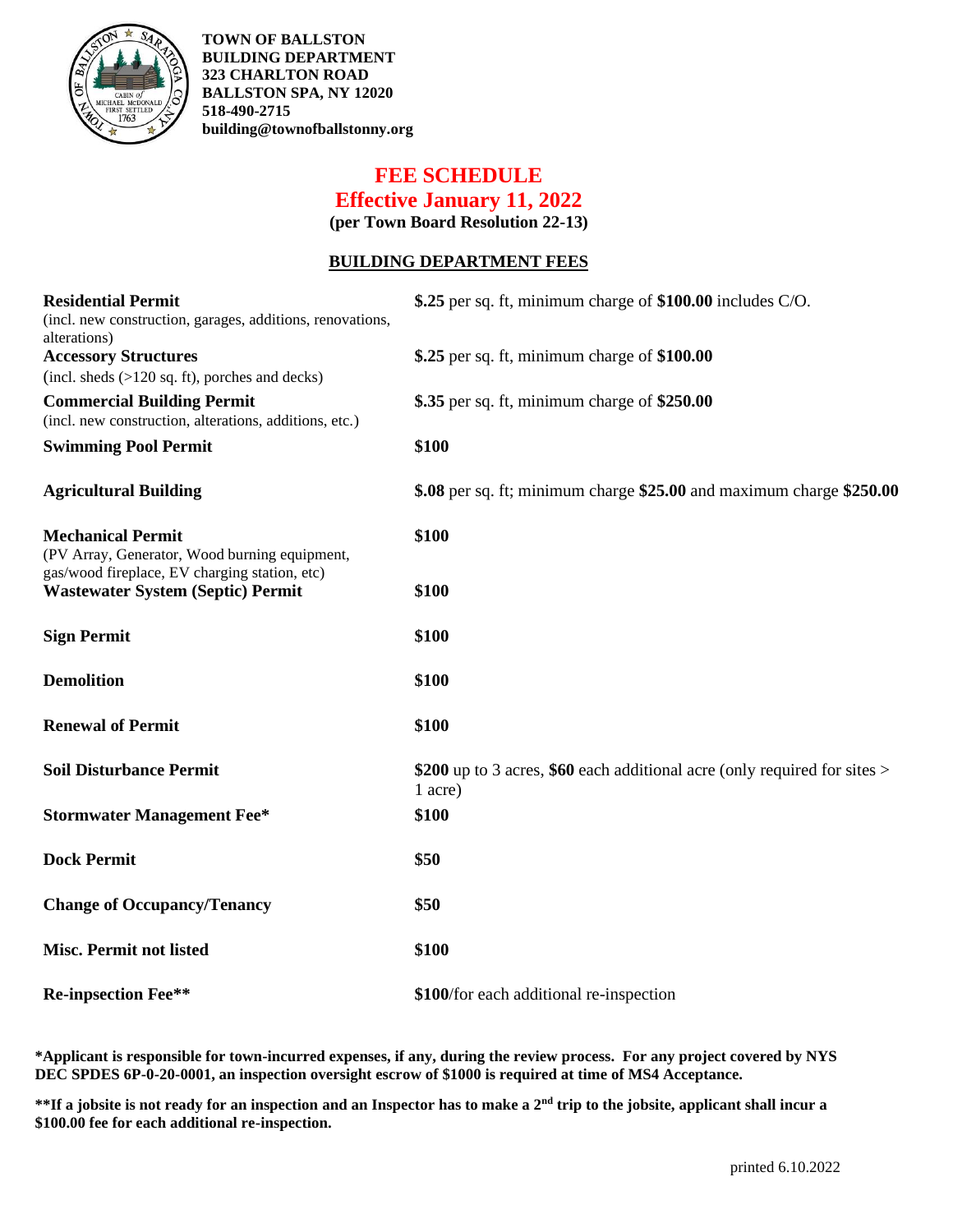

**TOWN OF BALLSTON BUILDING DEPARTMENT 323 CHARLTON ROAD BALLSTON SPA, NY 12020 518-490-2715 building@townofballstonny.org**

### **PLANNING BOARD FEES**

| <b>SITE PLAN REVIEW</b>                                                              |                                                                                 |
|--------------------------------------------------------------------------------------|---------------------------------------------------------------------------------|
| Application fee                                                                      | $$500.00 + $.05$ per sf building size (Max fee \$1000)                          |
| Initial Engineering review fee                                                       | \$2000 (Escrow)                                                                 |
| SWPPP Review fee, if required                                                        | \$1500 (Escrow)                                                                 |
| Parks & Recreation fee<br>(in lieu of dedication of parkland, payable upon approval) | \$2000 per dwelling unit or commercial building (excl. first)<br>dwelling unit) |
| <b>SPECIAL USE PERMIT</b><br>Application fee                                         | \$500.00                                                                        |
| <b>LOT LINE ADJUSTMENT</b><br>Application fee                                        | \$150.00                                                                        |
| <b>MINOR SUBDIVISION (1-4 LOTS)</b><br>Application fee                               | \$200 + \$100 per lot/dwelling (excl. original lot/dwelling)                    |
| SWPPP Review fee, if required<br>(Required for Ballston Lake Watershed Overlay)      | \$1500 (Escrow)                                                                 |
| Parks & Recreation fee<br>(in lieu of dedication of parkland, payable upon approval) | \$2000 per dwelling unit or commercial building (excl. first)<br>dwelling unit) |
| <b>MAJOR SUBDIVISION (5+ LOTS)</b><br>Initial Engineering review fee                 | \$2000 (Escrow)                                                                 |
| Preliminary/Final Approval Application fee                                           | $$500.00 + $100$ per lot/dwelling (excl. original lot/dwelling)                 |
| SWPPP Review fee, if required                                                        | \$1500 (Escrow)                                                                 |
| Parks & Recreation fee<br>(in lieu of dedication of parkland, payable upon approval) | \$2000 per dwelling unit or commercial building (excl. first<br>dwelling unit)  |
| <b>GIS WORK</b>                                                                      | \$200 per lot or \$250.00 per map                                               |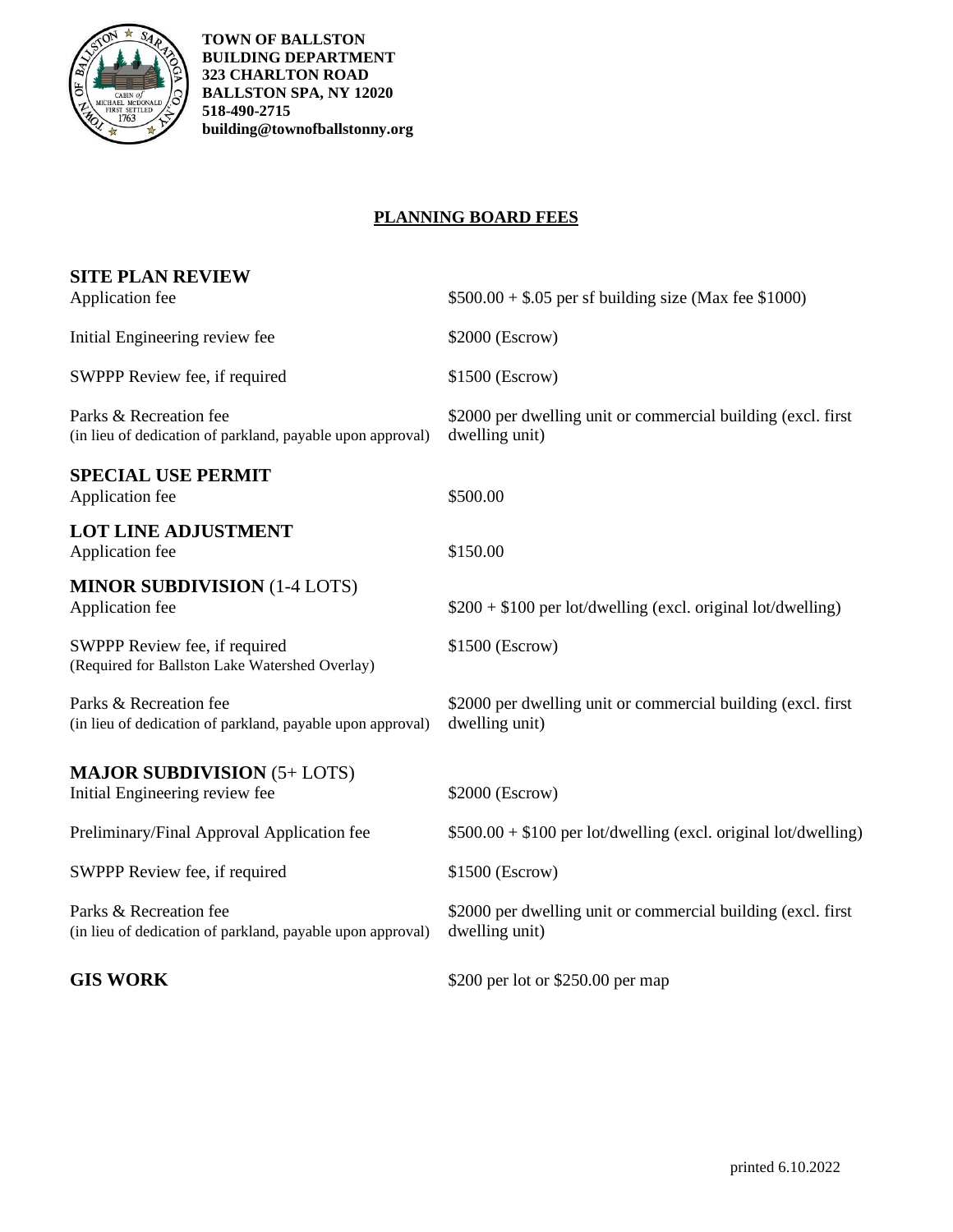

**TOWN OF BALLSTON BUILDING DEPARTMENT 323 CHARLTON ROAD BALLSTON SPA, NY 12020 518-490-2715 building@townofballstonny.org**

## **ZONING BOARD FEES**

| <b>Use Variance Application Fee</b>  | \$500.00                                          |
|--------------------------------------|---------------------------------------------------|
| <b>Area Variance Application Fee</b> | \$250 plus \$50 per additional variance requested |
| <b>Interpretation of the Law</b>     | \$100                                             |
| Other                                | \$100                                             |

#### **PURCHASE OF DEVELOPMENT RIGHTS FEES**

| <b>Residential Fee*</b>               | \$10,000/Unit |
|---------------------------------------|---------------|
| <b>Business &amp; Commercial Fee*</b> | \$1.00/SF     |

\***A reduction in PDR fees may be applicable if the applicant participates in the Town's Green Energy Incentive Program. Reductions are reflected in 138-168 Table 2 and are determined by the extent of the energy efficient upgrades. The Energy Efficient Point Schedule reflects the criteria required that determines fee reductions in 138-168 Table 2.**